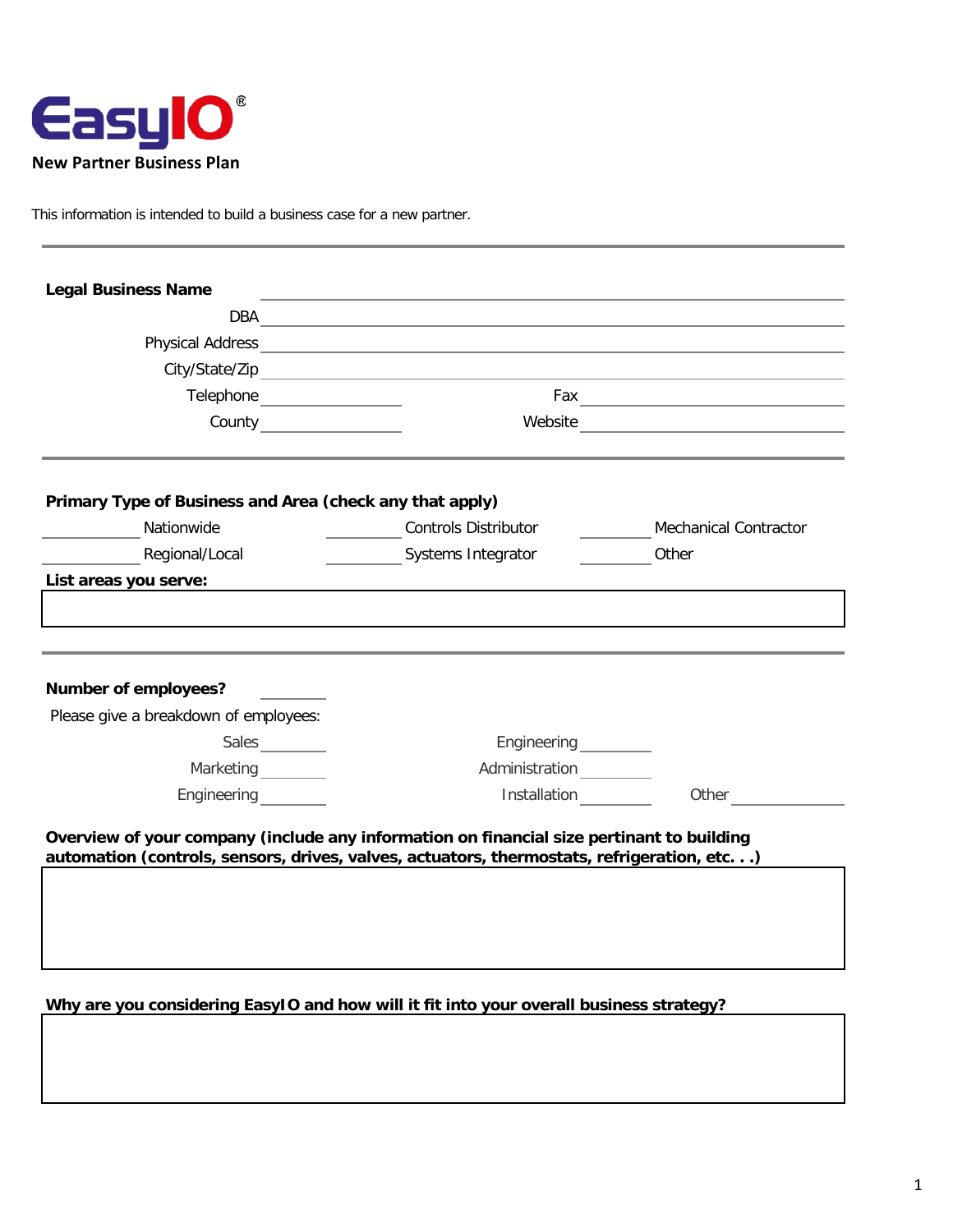**How do you market and promote your company and products?**

**How do you differentiate your company?**

**How do you determine which control line to promote and sell?**

**How do you influence consulting engineers, mechnical engineers, general contractors, and facility managers?**

**EasyIO is a fully programmable, customizable controls technology. What is your experience in programming, application development and graphics development?**

**What is your experience in IT networking, Cybersecurity, wireless networking and/or using features such as SQL databases, VPN, API, MQTT, etc . . .**

**Who/What is your target market for EasyIO?**

## **Forecasted EasyIO sales Forecasted Peripheral sales volume**

Year 1 \$ Year 1 \$ Year 1 \$

Year 2  $\frac{\$}{\$}$  Year 2  $\frac{\$}{\$}$ 

Year 3 \$ Year 3 \$